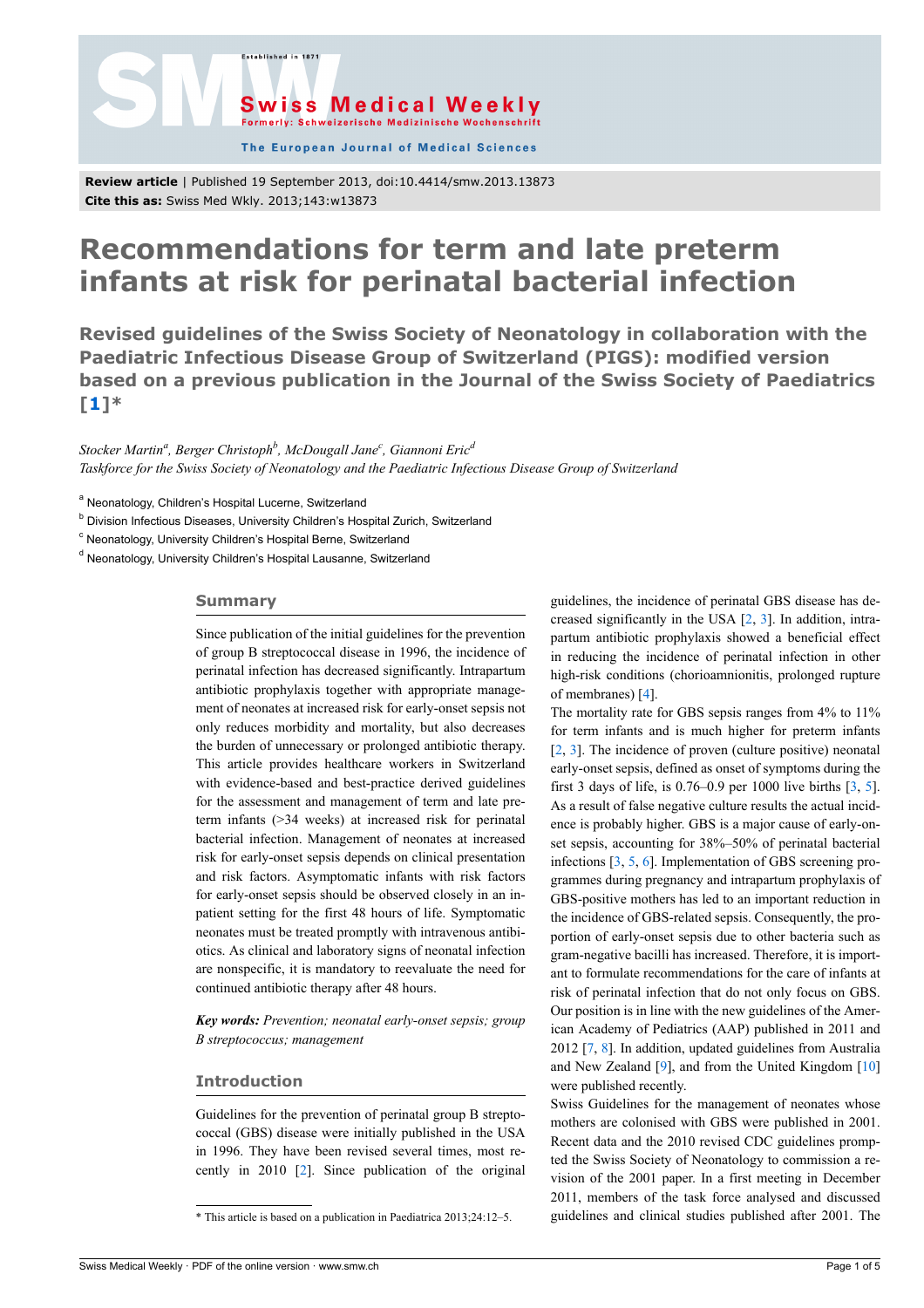goal of the meeting was to identify topics that need to be reconsidered and potentially changed. Recently published guidelines and a focused literature search were used to evaluate and discuss new data that support each recommendation. As maternal GBS colonisation is not the only relevant risk factor for neonatal early-onset sepsis, the guidelines have been broadened to include the management of all neonates at increased risk for bacterial sepsis. In December 2012, the new guidelines were discussed independently within the Paediatric Infectious Disease Group of Switzerland and the Swiss Society of Neonatology and finally approved early 2013. The recommendations were previous published in the official Journal of the Swiss Society of Paediatrics, a nonpeer-reviewed and nonindexed journal written in German/French for members of the Swiss Society of Paediatrics [[1](#page-3-9)]. This article is a modified version of the previous publication.

## **Purpose of the guidelines**

The aim of this guideline is to assist healthcare workers providing care for neonates in the assessment and management of neonates at increased risk for early-onset sepsis. The goal is to prevent early-onset sepsis, to facilitate an early diagnosis and to avoid unnecessary or prolonged antibiotic therapy. Generally, preterm infants younger than 34–35 weeks gestation need special care and are hospitalised in neonatology units, and are therefore not discussed in these guidelines. This guideline focuses on term and late preterm infants (>34 weeks gestation) at risk for early-onset bacterial infection.

## **Management of neonates at increased risk for infection**

The management of neonates at increased risk for infection depends on clinical presentation and underlying risk factors (fig. 1). The clinical signs of neonatal infection are often nonspecific and may be very subtle or even absent initially (table 1). Therefore, the assessment of risk factors for neonatal infection is crucial (table 2). In a prospective cohort study in an obstetric department in Switzerland, prevalence rate of GBS colonisation was 16.3% [[11\]](#page-3-10).

It is important to note that although intrapartum antibiotic prophylaxis has been shown to decrease the incidence of early-onset sepsis due to group B streptococcus, it does not eliminate the risk for neonatal infection entirely. Therefore, neonates born to mothers who meet the requirements for intrapartum antibiotic prophylaxis need to be closely observed for 48 hours postnatally [[2](#page-3-0), [7\]](#page-3-5). Over 90% of newborn infants with perinatally acquired bacterial infection will develop symptoms within the first 24–48 hours, emphasising the importance of this observation period [[8](#page-3-6), [12](#page-3-11), [13](#page-3-12)]. If intrapartum prophylaxis is indicated but not administered, or administered less than 4 hours before delivery, newborns are considered at increased risk of perinatal infection and clinical observation is required, as for other risk factors.

## **Newborn infants with clinical signs suggestive of neonatal infection**

The clinical signs of neonatal infection are diverse and nonspecific and may be missed (table 1). Clinical signs are sensitive markers for neonatal infection, even when intrapartum antibiotic prophylaxis was administered, but have a low positive predictive value [\[2,](#page-3-0) [7](#page-3-5)[–9,](#page-3-7) [12–](#page-3-11)[14](#page-3-13)]. All newborn infants with signs suggestive of neonatal infection need empirical antibiotic treatment after blood cultures have been drawn  $[2, 7-9]$  $[2, 7-9]$  $[2, 7-9]$  $[2, 7-9]$  $[2, 7-9]$  $[2, 7-9]$  $[2, 7-9]$ .

The positive and negative predictive values of single diagnostic laboratory tests are inadequate for early detection of neonatal infection [[8](#page-3-6), [13](#page-3-12), [15](#page-3-14)–[19\]](#page-3-15). Therefore, diagnostic laboratory tests cannot be used to decide whether antibiotics need to be started and a recommendation concerning routine laboratory evaluation is not justified  $[8, 9]$  $[8, 9]$  $[8, 9]$ . Several publications have shown a high negative predictive value for C-reactive protein (CRP) and procalcitonin (PCT) determined during the course of treatment, which can be used to stop empirically started antibiotic therapy early (see below under "Length of antibiotic therapy for suspected neonatal infection") [[15,](#page-3-14) [19](#page-3-15)–[22\]](#page-3-16).

#### **Asymptomatic newborn infants with risk factors for early-onset sepsis**

Asymptomatic neonates with risk factors for early-onset sepsis should be observed in an in-patient setting for the first 48 hours of life. This entails 4-hourly monitoring of vital signs (including temperature, peripheral perfusion and



#### **Figure 1**

Management of term and late preterm infants (>34 weeks) at increased risk for neonatal bacterial infection (early-onset sepsis). (1.) Tachypnoea, respiratory distress, apnoea, tachycardia/ bradycardia, poor peripheral perfusion, mottling, temperature instability, lethargy, irritability, changes in tone, vomiting, poor feeding.

(2.) Maternal group B streptococcus (GBS) colonisation (vaginal/ rectal swab: current or previous, bacteruria), preterm birth, prolonged rupture of membranes >18 hours, chorioamnionitis (maternal fever >38 °C plus two further symptoms: maternal leucocytosis, foetal tachycardia, painful or tender uterus, fetid amniotic fluid), required intrapartum prophylaxis missing or inadequate.

(3.) Monitor vital signs every 4 hours: respiration, temperature, peripheral perfusion, colour.

(4.) Elective Caesarean section (no rupture of membranes or contractions): no postnatal observation of baby necessary (regardless of maternal GBS status).

(5.) If there are coexisting risk factors and/or the baby has clinical signs, discuss indication for laboratory tests with responsible neonatologist.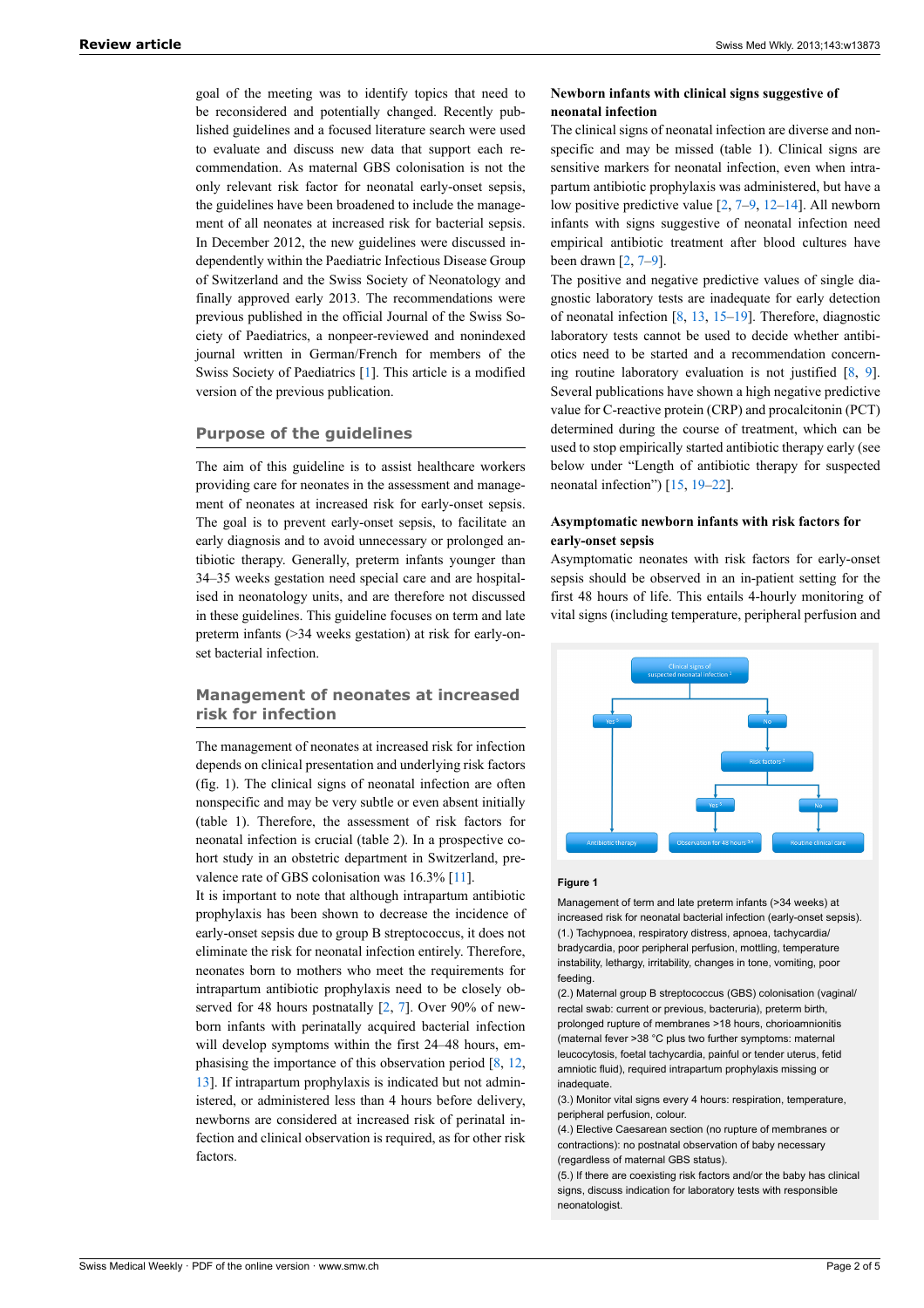colour) by appropriately qualified staff. An effective intrapartum prophylaxis for GBS colonisation reduces but does not eliminate the risk of GBS infection [[2](#page-3-0), [7\]](#page-3-5). The risk of neonatal infection after an elective Caesarean section (no contractions or rupture of membranes) is minimal regardless of maternal GBS status, and thus both intrapartum prophylaxis and postnatal observation of the infant are not indicated [[2](#page-3-0), [7](#page-3-5)–[9](#page-3-7)]. Contrary to the revised CDC recommendations, we do not recommend empirical antibiotic therapy for asymptomatic neonates whose mothers have signs of chorioamnionitis [\[2\]](#page-3-0). We recommend close observation for the first 48 hours, as for asymptomatic neonates with other risk factors for infection. This management is in agreement with the recent recommendations from Australia and New Zealand as well as the AAP 2012 guidelines for the management of neonates at increased risk for earlyonset sepsis [\[8,](#page-3-6) [9](#page-3-7)]. The risk of neonatal infection increases with the number of coexisting risk factors and is highest for term infants of GBS positive mothers with chorioamnionitis [[8](#page-3-6)]. Relevant clinical information should always be obtained from obstetricians and midwives. The indication for diagnostic tests (complete blood count, acute phase reactants) and empirical antibiotic therapy should be discussed with the responsible neonatologist. Close observation is mandatory.

## **Asymptomatic neonates with unknown maternal GBS status**

If the GBS status is unknown at delivery (screening not performed or results unavailable), intrapartum antibiotic prophylaxis should be given and the infant should be monitored for 48 hours postnatally if other risk factors for neonatal infection are present (preterm birth <37 weeks, prolonged rupture of membranes >18 hours, signs of chorioamnionitis) [[2](#page-3-0), [7\]](#page-3-5). Based on the high recurrence rate of GBS colonisation, it is advisable to consider previous GBS colonisation as a risk factor for neonatal infection (e.g. in an earlier pregnancy) [[23,](#page-3-17) [24](#page-3-18)].

| <b>Table 1:</b> Clinical signs of early-onset sepsis.                                                                                                                                                                         |
|-------------------------------------------------------------------------------------------------------------------------------------------------------------------------------------------------------------------------------|
| (1.) Tachypnoea, respiratory distress, apnoea                                                                                                                                                                                 |
| (2.) Tachycardia/bradycardia, poor peripheral perfusion (i.e. capillary<br>refill time >3 seconds), mottling                                                                                                                  |
| (3.) Temperature instability (hyperthermia $>38.0$ °C or hypothermia<br>$<$ 36.0 °C)                                                                                                                                          |
| (4.) Lethargy, irritability, altered muscular tone or floppiness                                                                                                                                                              |
| (5.) Vomiting, poor feeding                                                                                                                                                                                                   |
|                                                                                                                                                                                                                               |
| Table 2: Risk factors for early onset neonatal sepsis.                                                                                                                                                                        |
| (1.) Maternal group B Streptococcus colonisation (vaginal/rectal<br>swab), bacteriuria or infection in the current pregnancy                                                                                                  |
| (2.) Signs of chorioamnionitis (maternal fever >38 °C plus at least<br>two of the following symptoms: maternal leucocytosis (>15 G/I),<br>foetal tachycardia (>160/min), uterine tenderness, foul-smelling<br>amniotic fluid) |
| (3.) Prolonged rupture of membranes (>18 hours before delivery)                                                                                                                                                               |
| (4.) Preterm birth <37 weeks                                                                                                                                                                                                  |
| (5.) Previous neonate with an invasive group B streptococcus<br>infection                                                                                                                                                     |
| (6.) Suspected infection in a sibling in the case of a multiple<br>pregnancy                                                                                                                                                  |
|                                                                                                                                                                                                                               |

## **Specific recommendations for antibiotic therapy**

## **Maternal antibiotic prophylaxis**

Maternal antibiotic prophylaxis is the responsibility of the attending obstetrician. Penicillin or amoxicillin are the antibiotics of choice for intrapartum GBS prophylaxis [[7](#page-3-5)–[10\]](#page-3-8). Erythromycin is no longer recommended owing to a prevalence of GBS resistance of 30% [[11](#page-3-10)]. Cefazolin, which has similar pharmacokinetics to penicillin, is the antibiotic of choice for women with a known penicillin allergy and low risk of anaphylaxis. Vancomycin is recommended for women with penicillin allergy and high risk of anaphylaxis, whereas clindamycin is no longer recommended owing to a prevalence of GBS resistance of 25–30% [\[11](#page-3-10)]. Effective and adequate antibiotic prophylaxis is defined as intrapartum prophylaxis with penicillin, amoxicillin or cefazolin given at least 4 hours prior to delivery. There are limited data on the efficacy and pharmacokinetics of vancomycin [[2](#page-3-0)].

#### **Culture work-up of symptomatic neonatal infection**

Blood cultures are mandatory in the work-up of symptomatic neonatal infection. The blood culture should be obtained before antibiotics are given and at least 1 ml blood should be drawn  $[8, 25]$  $[8, 25]$  $[8, 25]$  $[8, 25]$ . The indication for a lumbar puncture is controversial [\[2,](#page-3-0) [7\]](#page-3-5). A lumbar puncture should always be performed if blood cultures are positive and/or in critically ill newborns. It should be borne in mind that cases of neonatal meningitis have been documented with negative blood cultures [\[8,](#page-3-6) [26](#page-3-20)]. Antibiotics can be started at meningitic doses to ensure adequate treatment of possible meningitis (amoxicillin 200 mg/kg/day instead of 100 mg/ kg/day). The decision not to perform a lumbar puncture is always an active one, and should be documented in the patient chart. If there is doubt about the indication, the lumbar puncture can still be performed 1‒2 days after onset of the infection and treatment [[8](#page-3-6)]. Urine cultures, gastric aspirates and body surface cultures have no place in the work-up of early-onset sepsis.

#### **Antibiotic therapy for suspected neonatal infection**

An aminoglycoside (amikacin or gentamicin) combined with amoxicillin given intravenously is the standard empiric therapy. Appropriate doses for neonates within the first week of life are: gentamicin 4–5 mg/kg/dose or amikacin 15 mg/kg/dose intravenously every 24 hours and amoxicillin 50–100 mg/kg/dose intravenously every 12 hours. There is a need for therapeutic drug monitoring for aminoglycoside therapy. Cephalosporins should be avoided as first-line therapy because of the high risk of developing resistance and should be restricted to special cases [\[8,](#page-3-6) [27,](#page-3-21) [28\]](#page-3-22).

#### **Length of antibiotic therapy for suspected neonatal infection**

As the clinical and laboratory signs of neonatal infection are nonspecific and symptomatic neonates are treated empirically with antibiotics, it is important to reevaluate the need for continued antibiotic therapy after 48 hours. In most cases, based on the clinical course, negative culture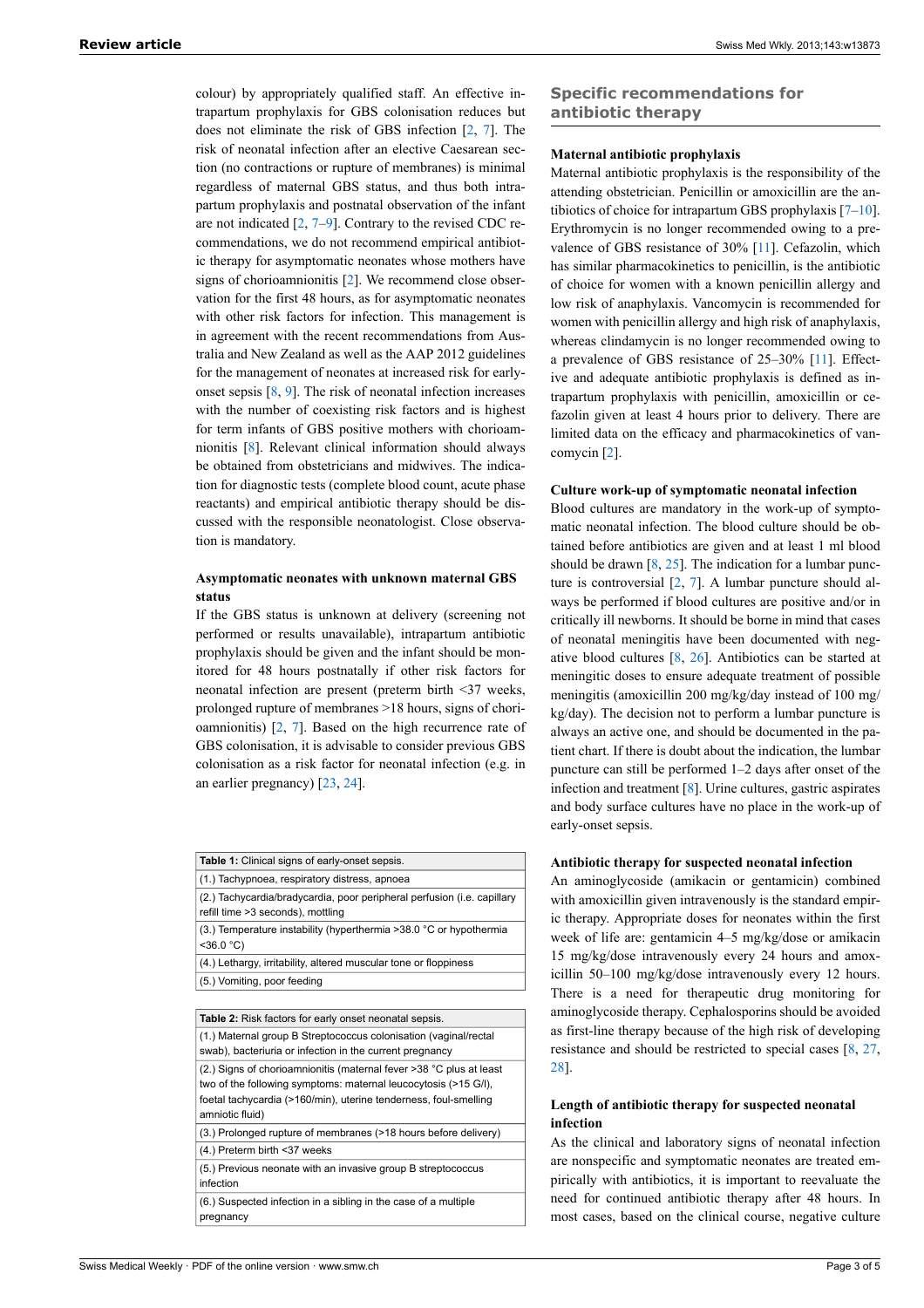<span id="page-3-13"></span><span id="page-3-12"></span><span id="page-3-11"></span>results and laboratory parameters, a decision can be made to stop safely antibiotic therapy after this time  $[8, 15, 15]$  $[8, 15, 15]$  $[8, 15, 15]$  $[8, 15, 15]$  $[8, 15, 15]$ [19](#page-3-15)–[22\]](#page-3-16). The frequent observation that prolonged antibiotic therapy (>5 days) causes increased mortality and a higher incidence of necrotising enterocolitis in preterm infants emphasises the need to stop empirical antibiotic therapy in the absence of proven infection (negative culture and negative acute phase reactants) as early as possible and at the latest after 48–72 hours [[29](#page-3-23)[–31](#page-3-24)].

<span id="page-3-14"></span>**Funding / potential competing interests:** All authors read and approved the final manuscript. All authors have substantially contributed to preparing the manuscript and no other person has contributed significantly to the manuscript. All authors declare no competing interests and there was no funding.

<span id="page-3-15"></span>*Correspondence: Martin Stocker, MD, Neonatology, Children's Hospital Lucerne, CH-6000 Lucerne 16, Switzerland, [martin.stocker\[at\]luks.ch](mailto:martin.stocker@luks.ch)*

## <span id="page-3-9"></span>**References**

- 1 Berger C, Giannoni E, McDougall J, Stocker M. Empfehlung zur Prävention von Termin- und knapp frühgeborenen Kindern (>34 SSW) mit erhöhtem Risiko einer perinatalen bakteriellen Infektion (early-onset Sepsis). Paediatrica. 2013;24:12–5.
- <span id="page-3-16"></span><span id="page-3-0"></span>2 Centers for Disease Control and Prevention. Prevention of perinatal group B streptococcal disease. MMWR. 2010;59:1–32.
- <span id="page-3-17"></span><span id="page-3-1"></span>3 Weston EJ, Pondo T, Lewis MM, et al. The Burden of invasive early-onset neonatal sepsis in the United States, 2005–2008. Pediatr Infect Dis J. 2011;30:937–41.
- <span id="page-3-18"></span><span id="page-3-2"></span>4 Kenyon S, Boulvain M, Neilson JP. Antibiotics for preterm rupture of membranes. Cochrane Database Syst Rev. 2010;(8):CD001058
- <span id="page-3-19"></span><span id="page-3-3"></span>5 Vergnano S, Menson E, Kennea N, et al. Neonatal infections in England: the NeonIN surveillance network. Arch Dis Child Fetal Neonatal Ed. 2011;96:F9–F14.
- <span id="page-3-20"></span><span id="page-3-4"></span>6 Daley AJ, Isaacs D, Australian Study Group for Neonatal Infections. Ten-year study on the effect of intrapartum antibiotic prophylaxis on early onset group B streptococcal and Escherichia coli neonatal sepsis in Australasia. Pediatr Infect Dis J. 2004;23:630–4.
- <span id="page-3-21"></span><span id="page-3-5"></span>7 Policy Statement of the American Academy of Pediatrics. Recommendations for the prevention of perinatal group B Streptococcal (GBS) disease. Pediatrics. 2011,128:611–6.
- <span id="page-3-22"></span><span id="page-3-6"></span>8 Clinical report of the American Academy of Pediatrics. Management of neonates with suspected of proven early-onset bacterial sepsis. Pediatrics. 2012;129:1006–15.
- <span id="page-3-23"></span><span id="page-3-7"></span>9 Clifford V, Garland SM, Grimwood K. Prevention of neonatal group B Streptococcus disease in the 21st century. J Paed Child Health. 2012;48:808–15.
- <span id="page-3-8"></span>10 National Institute for Health and Clinical Excellence: Antibiotics for early-onset neonatal infection. NICE clinical guideline 149, 2012. [www.guidance.nice.org.uk/](http://www.guidance.nice.org.uk/)cg149: assessed Mai 2013.
- <span id="page-3-24"></span><span id="page-3-10"></span>11 Capanna F, Emonet SP, Cherkaout A, Irion O, Schrenzel J, Martinez de Tejada B. Antibiotic resistance patterns among group B Streptococcus isolates. Implications for antibiotic prophylaxis for early-onset neonatal sepsis. Swiss Med Wkly. 2013;143:w13778.
- 12 Escobar GJ, Li DK, Armstrong MA, et al. Neonatal sepsis workups in infants ≥2000 grams at birth: A population-based study. Pediatrics. 2000;106:256–63.
- 13 Ottolini MC, Lundgren K, Mirkinson LJ, et al. Utility of complete blood count and blood culture screening to diagnose neonatal sepsis in the asymptomatic at risk newborn. Ped J Inf Dis. 2003;22(5):430–4.
- 14 Bromberger P, Lawrence JM, Braun D. The influence of intrapartum antibiotics on the clinical spectrum of early-onset group B streptococcal infection in term infants. Pediatrics. 2000;106:244–50.
- 15 Benitz WE. Adjunct labarotory tests in the diagnosis of early-onset neonatal sepsis. Clin Perinatol. 2010;37:421–38.
- 16 Buckler B, Bell J, Sams R, et al. Unnecessary workup of asymptomatic neonates in the era of group B Streptococcus prophylaxis. Inf Dis Obst Gyn 2010.
- 17 Jackson GL, Engle WD, Seldelbach DM, et al. Are complete blood cell counts useful in the evaluation of asymptomatic neonates exposed to suspected chorioamnionitis? Pediatrics. 2004;113(4):1173–80.
- 18 Newman TB, Puopolo KM, Wi S, et al. Interpreting complete blood counts soon after birth in newborns at risk for sepsis. Pediatrics. 2010;126(5):903–9.
- 19 Ng PC, Lam HS. Diagnostic markers for neonatal sepsis. Curr Opin Pediatr. 2006;18:125–31.
- 20 Benitz WE, Han MY, Madau A et al. Serial serum C-reactive protein levels in the diagnosis of neonatal infection. Pediatrics. 1998;102:e41.
- 21 Pourarous M, Bada HS, Koreones SB, et al. Significance of serial C-reactive protein responses in neonatal infection and other disorders. Pediatrics. 1993;92(3):431–5.
- 22 Stocker M, Fontana M, el Helou S, et al. Use of Procalcitonin-guided decision-making to shorten antibiotic therapy in suspected neonatal early-onset sepsis: Prospective randomized intervention study. Neonatology. 2010;97:165–74.
- 23 Cheng PJ, Chueh HY, Liu CM, et al. Risk factors for recurrence of group B Streptococcus colonization in a subsequent pregnancy. Obstet Gynecol. 2008;111:704–9.
- 24 Turrentine MA, Ramirez MM. Recurrence of group B Streptococci colonization in subsequent pregnancy. Obstet Gynecol. 2008;112:259–64.
- 25 Connel TG, Rele M, Cowley D, et al. How reliable is a negative blood culture result? Volume of blood submitted for culture in routine practice in a children's hospital. Pediatrics. 2007;119:891–6.
- 26 Stoll B, Hansen N, Sánchez P, et al for the Eunice Kennedy Shriver National Institute of Child Health and Human Development Neonatal Research Network. Early-onset neonatal sepsis: The burden of group Streptococcal and E.coli disease continues. Pediatrics. 2011;127(5):817–26.
- 27 P de Man, Verhoeven BA, Verbrugh HA, et al. An antibiotic policy to prevent emergence of resistant bacilli. Lancet. 2000;355(9208):973–8.
- 28 Manzoni P, Farina D, Mallet E, et al. Risk factors for progression to invasive fungal infection in preterm neonates with fungal colonization. Pediatrics. 2006;118(6):2359–64.
- 29 Alexander VN, Northrup V, Bizzaro MJ. Antibiotic exposure in the newborn intensive care unit and the risk of necrotizing enterocolitis. J Pediatr. 2011;159:392–7.
- 30 Cotton CM, Taylor S, Stoll B et al. Prolonged duration of initial empirical antibiotic treatment is associated with increased rates of necrotizing enterocolitis and death for extremely low birth weight infants. Pediatrics. 2009;123:58–66.
- 31 Kuppala VS, Meinzen-Derr J, Morrow AL, et al. Prolonged initial empirical antibiotic treatment is associated with adverse outcomes in premature infants. J Pediatr. 2011;159:720–5.